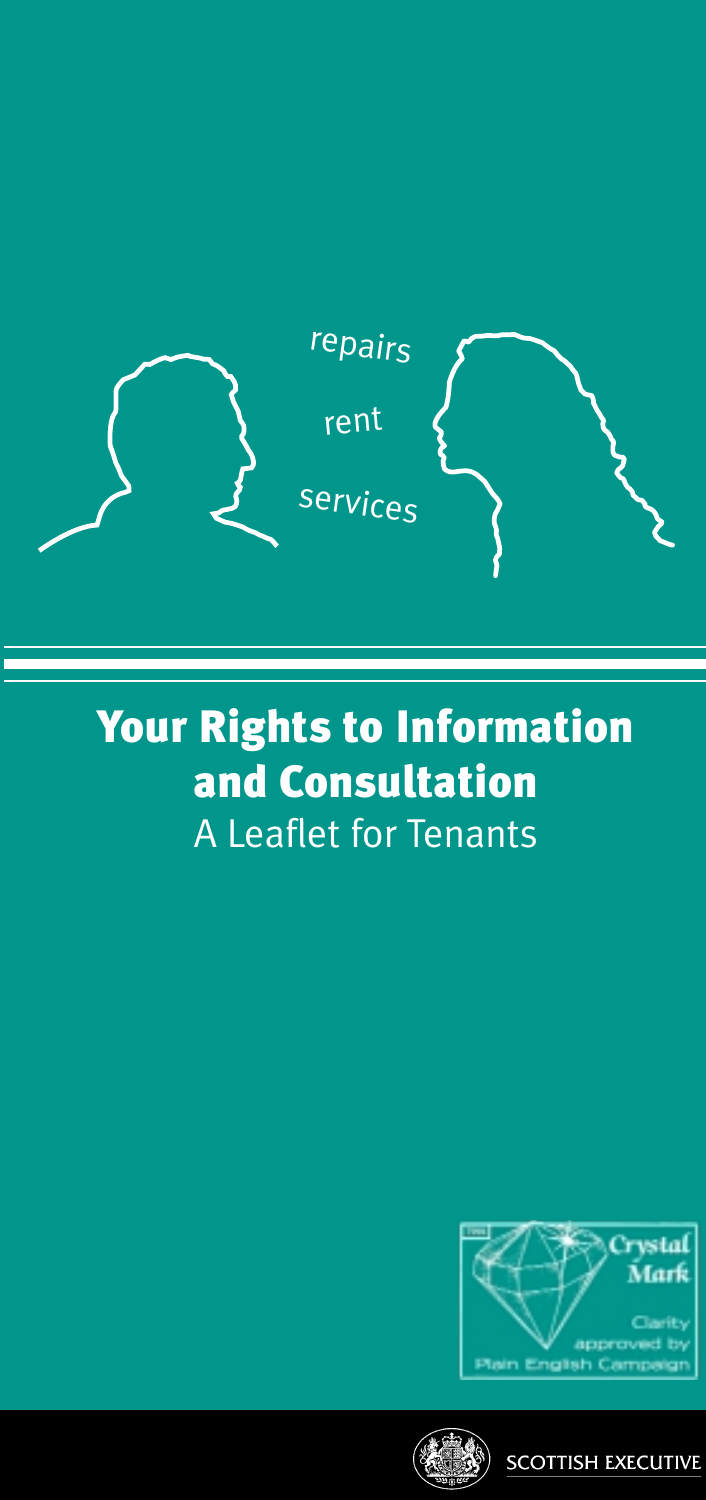Are you a tenant of a local authority or housing association in Scotland? If so, you should read this leaflet to find out about your rights to information and consultation.

The Housing (Scotland) Act 2001 creates a legal framework for tenants with a Scottish secure tenancy or short Scottish secure tenancy to take part in the way their housing is managed. This means that your landlord must:

- give you certain information;
- develop a tenant participation strategy and put it into practice;
- set up arrangements for tenant groups to register with them as registered tenant organisations and keep a register of these organisations which anyone can inspect; and
- consult you, and any registered tenant organisations (RTOs), on tenancy issues which affect you.

Read on to find out more about these rights and what they mean for you.

## Information

#### What information can I get from my landlord?

Your landlord must give you a written tenancy agreement and information about their complaints procedure. Also, before your tenancy begins, your landlord must tell you about the right to buy and what it means for you.

If you ask, your landlord must also give you information about:

- setting rent and service charges;
- applying to the housing list and how houses are let;
- exchanging homes between tenants;
- transferring tenancies;
- repairs and maintenance;
- their tenant participation strategy; and
- arrangements for taking decisions about managing your home and the services they provide.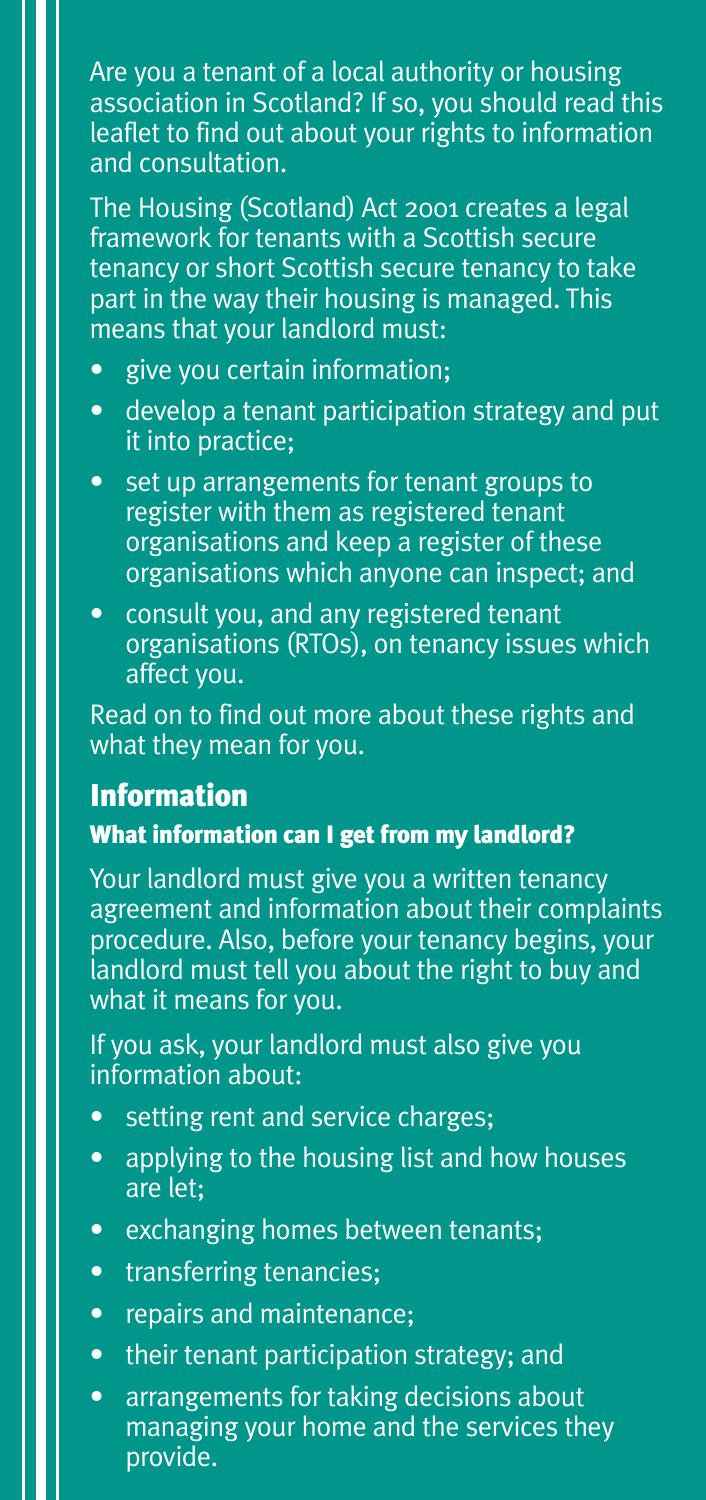# Consultation

## What rights do I have to be consulted?

You (and any RTOs) have a right to be asked about what you think **before** your landlord makes any new housing management policies or changes existing policies that are likely to affect you a lot. For example, your landlord may ask you if you think that they should change their policy on repairs and maintenance and if so, how.

Your landlord will take into account what you and any RTOs think before making a final decision.

## What should my landlord consult me on?

Your landlord must consult you (and any RTOs) when making or changing:

- policies on how they manage their houses and repairs and maintenance if the proposal is likely to affect you a lot;
- decisions about the information to give you on their standard of housing management and performance;
- performance standards or targets on housing repairs and maintenance; and
- their tenant participation strategy.

Your landlord may want to transfer houses to another landlord. Before they can do this, they have to discuss the proposals with the tenants of those houses. The tenants will be given a chance to vote for or against the transfer. The landlord will only be able to transfer those houses if the majority of the tenants who have voted have said yes to the transfer.

#### Will my landlord consult me on any rent increases?

Yes. If your landlord wants to increase your rent, they must consult you and take account of your views before making their decision.

If your landlord changes your rent or service charges, they must write and tell you about it at least four weeks before the increased rent or service charge applies.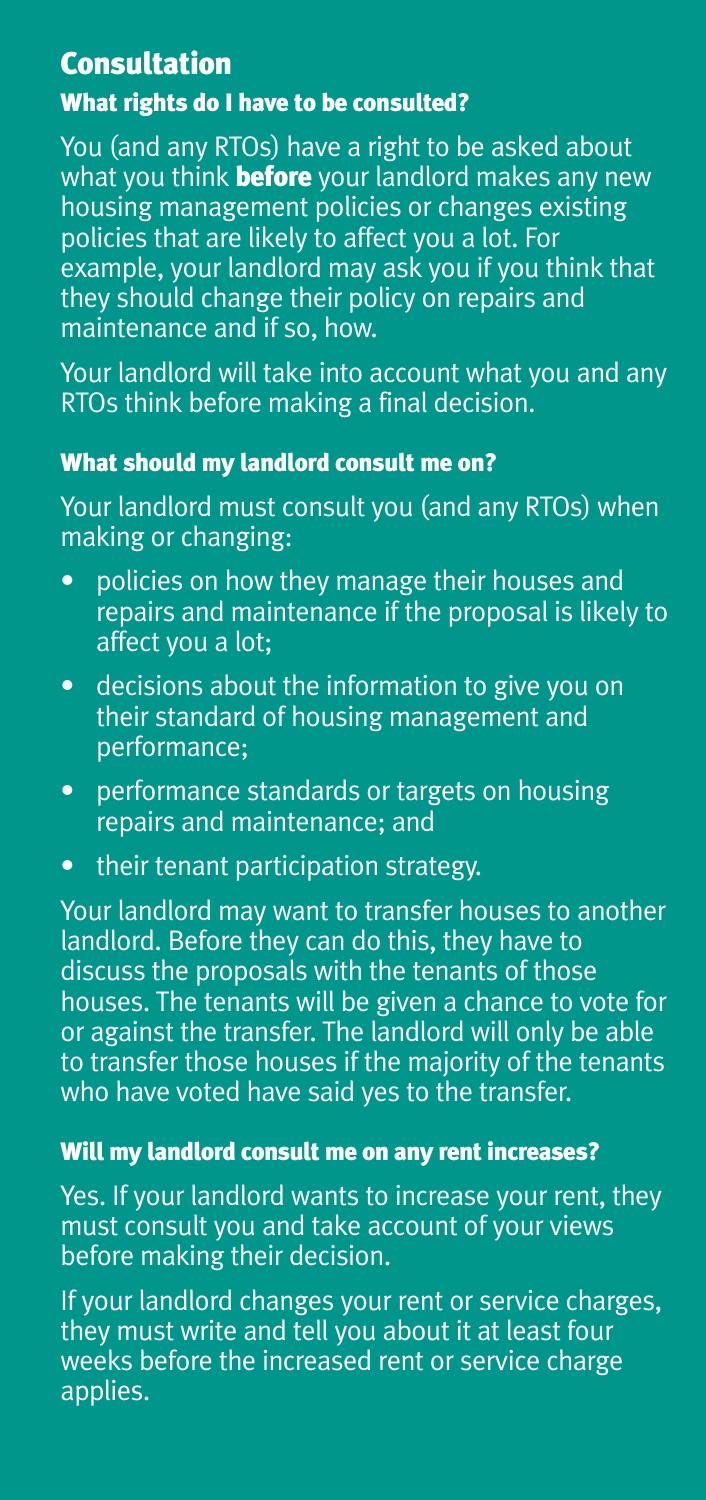If you were a secure tenant of a housing association before 30 September 2002, you will keep the right to have your rent set by your local rent officer until you move house.

#### How will I be consulted?

Your landlord could consult you in a number of different ways, for example public meetings, door-todoor surveys, individual letters and so on. Your landlord's tenant participation strategy should describe how your landlord will consult you (and any RTOs) and how your views will be taken into account.

The tenant participation strategy must also:

- describe how your landlord will keep you (and any RTOs) up to date on what is happening about any proposals that are being developed; and
- include an assessment of the resources needed to carry out the strategy and a statement of the resources that the landlord will give to put the strategy into practice and make it work. (Resources might be money but could also include access to offices, a photocopier, meeting space and so on.)

Your landlord must have produced a written tenant participation strategy by 31 March 2003. Your landlord will review the strategy regularly and you can have your say. Remember, if you ask, you can get a copy of the tenant participation strategy from your landlord.

#### What happens if my landlord does not consult me?

If your landlord does not consult you, you should complain through their complaints procedure. If you are still unhappy after going through your landlord's complaints procedure and you feel that you have suffered an injustice you may be able to complain to the Scottish Public Services Ombudsman at 23 Walker Street, Edinburgh EH3 7DX.

How well your landlord manages their houses will be checked by a government organisation called Communities Scotland.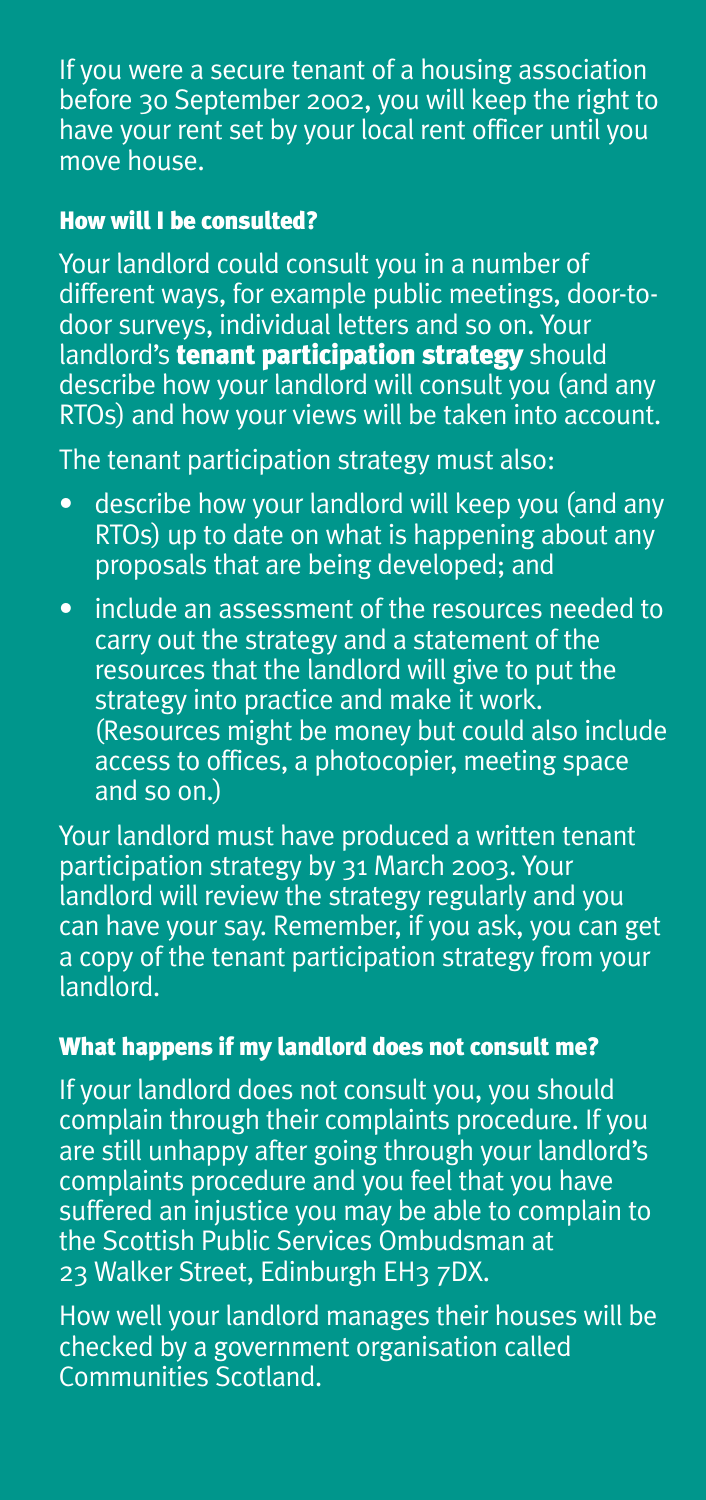# Registered tenant organisations (RTOs) **The total formally to Scottish Ministers by**  $\mathcal{L}(\mathcal{L})$  **to Scottish Ministers by**  $\mathcal{L}(\mathcal{L})$  **, we have**  $\mathcal{L}(\mathcal{L})$

landlord through a tenants' group. Tenants' groups have a right to register with their Thistle House landlord. The advantage of being registered as an RTO is that your landlord must consult the tenants' group on issues that will affect your  $\frac{1}{2}$  There is a produced does not be law as an RTO, your landlord does not, by law, have<br>to sensult the tenants' sreup. Houreuse same to consult the tenants' group. However, some<br>landlords may choose to do this. Members will and or us may choose to do this. Members will all the  $\kappa$ still have the right as individuals to be consulted. Many tenants make their views known to their members. If the tenants' group is not registered to consult the tenants' group. However, some

Your landlord must keep a register of RTOs and any time. This register should give contact any amon'ning register enound give connect<br>details for any RTOs in and around the area tenants on the Housing (Scotland) Act 2001, where you live. this must be open to the public for inspection at

# How does a tenants' group become an RTO?

are listed below. who continue that control to activities of the Housing Control of the legislation what a tenants' group must do to be registered as an RTO. For example, a tenants' erger construction constitution which everyone can see, a committee and accounting records, and show how it will represent members' interests. The legislation also sets out ers a group can be removed noming. The Scottish Executive has set down in how a group can be removed from the register.

To find out more about how to form a registered tenant organisation, you should contact your landlord. The second state of  $\mathbb{R}^n$ 

## What happens if my landlord will not register our tenants' group?

 $\mathbb{R}^n$  ,  $\mathbb{R}^n$  ,  $\mathbb{R}^n$  satisfies  $\mathbb{R}^n$ should ask them why. If you agree with the landlord's view, you can ask your landlord to work with your group to help them become egisterea.<br>A If your landlord will not register your group, you registered.

If you do not agree with your landiond, you can<br>appeal. First of all, you must go through your  $|$ landlord's appeal system. If you are still not  $|$ If you do not agree with your landlord, you can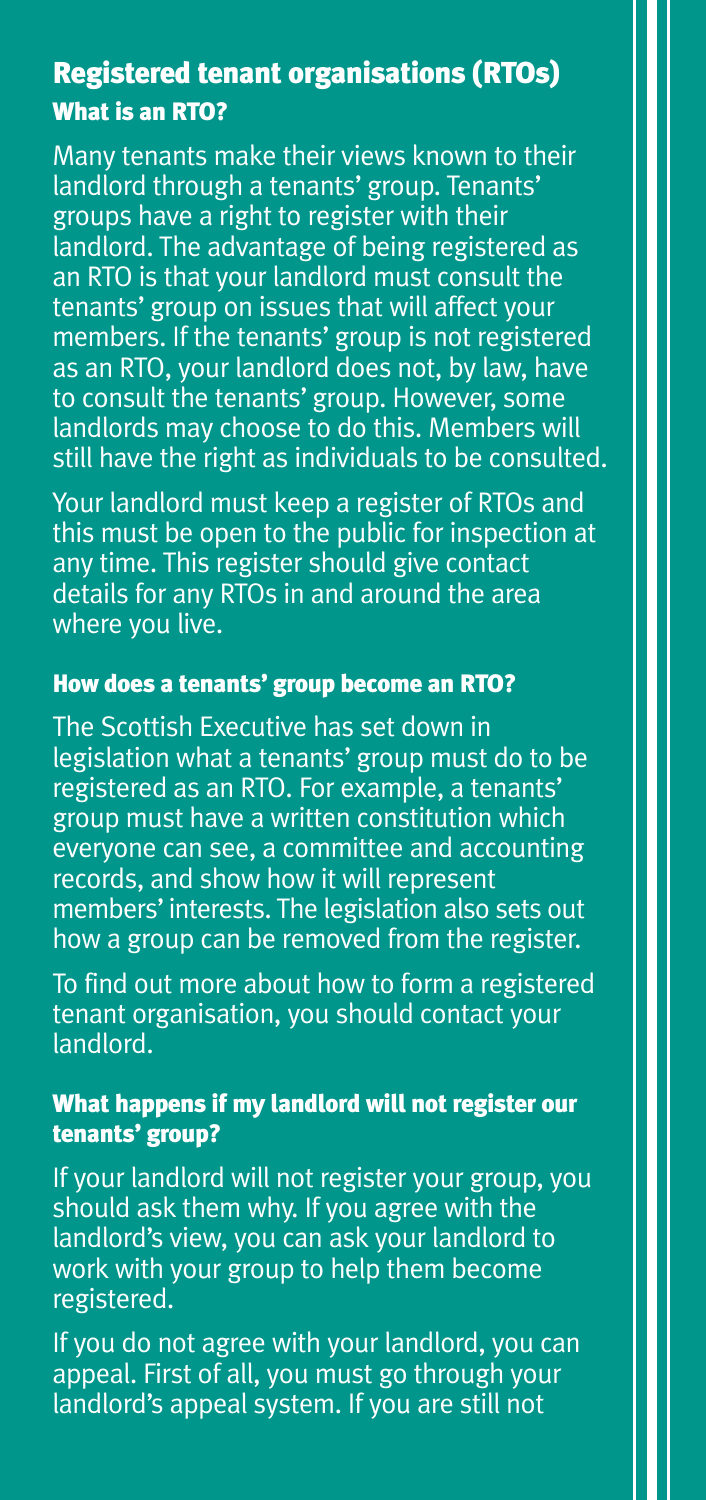satisfied by the outcome of the appeal, you have the right to appeal formally to Scottish Ministers by writing to:

Regulation and Inspection Communities Scotland Thistle House 91 Haymarket Terrace Edinburgh EH12 5HE.

You can also appeal to your landlord and Communities Scotland if, once registered, your landlord tries to remove your RTO from the register against the wishes of the RTO or if your RTO wants to be removed from the register, but your landlord will not let them.

We, the Scottish Executive, are paying a number of voluntary organisations to give free training to tenants on the Housing (Scotland) Act 2001, including the tenant participation parts of the Act. The names and addresses of these organisations are listed below.

- Chartered Institute of Housing (CIH), 6 Palmerston Place, Edinburgh EH12 5AA (Phone: 0131 225 4544)
- Positive Action In Housing (PAIH), 98 West George Street, Glasgow G2 1PJ (Phone: 0141 353 2220)
- Tenants' Information Service (TIS), Suite 335, Baltic Chambers, 50 Wellington Street, Glasgow G2 6HJ (Phone: 0141 248 1242)
- Tenant Participation Advisory Service (TPAS), 74-78 Saltmarket, Glasgow G1 5LD (Phone: 0141 552 3633)
- TIGHRA, 64 Market Place, Inverurie, Aberdeenshire AB51 3XN (Phone: 01467 672 233)

# Right to manage

#### What is the right to manage?

You and your neighbours can get together to form a tenant management co-operative and enter into an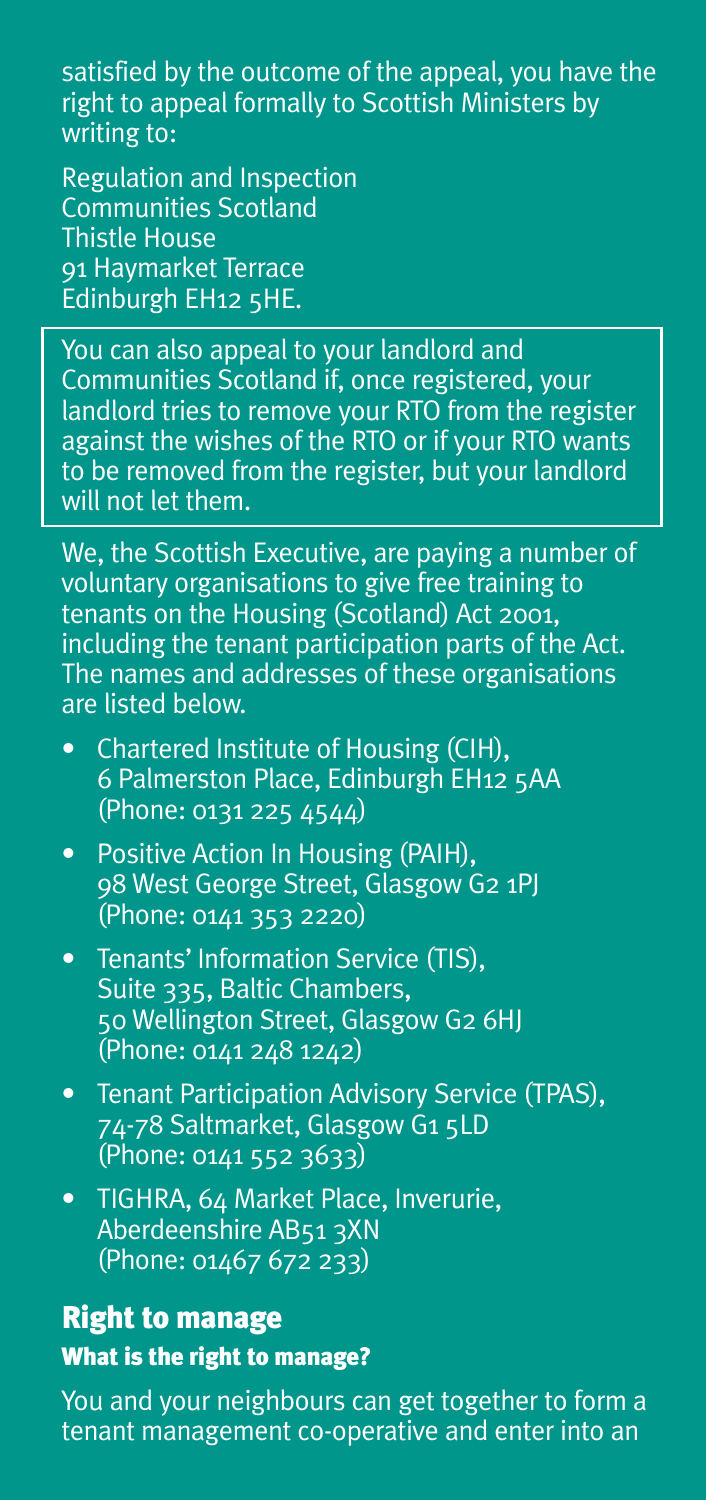agreement with your landlord to manage your own homes. If you are interested in doing this, you should contact your landlord.

# More information

This leaflet is part of a series of leaflets we have produced for tenants about their new rights under the Scottish secure tenancy. Other leaflets in the series are shown below.

The Scottish Secure Tenancy. A Leaflet for Tenants www.scotland.gov.uk/library5/housing/sstl-00.asp

Right to Repair. Housing (Scotland) Act 2001 www.scotland.gov.uk/library5/housing/rtrl-00.asp

Compensation for Improvement. Housing (Scotland) Act 2001

www.scotland.gov.uk/library5/housing/rcil-00.asp

You can get these leaflets from your landlord or:

Scottish Executive Housing 2/3, Area 1-H(S) Victoria Quay Edinburgh EH6 6QQ. Phone: 0131 244 2105 Website: www.scotland.gov.uk E-mail: housing.information@scotland.gsi.gov.uk

Other useful sources of information include the following.

SEDD Circular 7/2002 Housing (Scotland) Act 2001 – Guidance on tenant participation. This is available on the Scottish Executive website: www.scotland.gov.uk/library5/housing/gotp-00.asp

Tenants' Information Service (TIS) 'Preparing and Implementing your Tenant Participation Strategy: A Basic Guide for Tenants and Landlords'. You can get a copy of this from the TIS, Suite 335, Baltic Chambers, 50 Wellington Street, Glasgow G2 6HJ. (Phone: 0141 248 1242)

'Your Right to Buy Your Home'. You can get a copy of this from your landlord or from us at the address above.